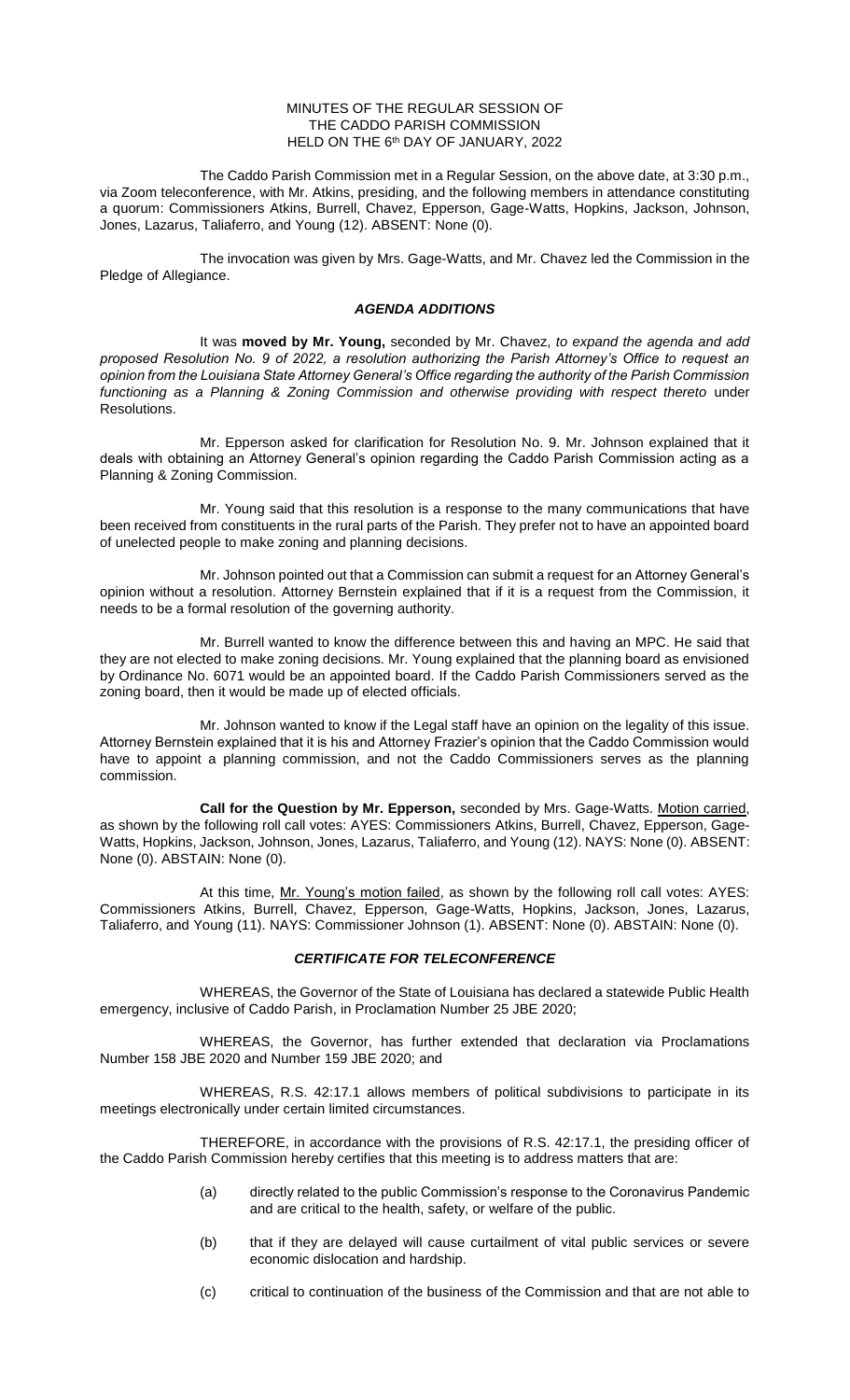be postponed to a meeting held in accordance with the other provisions of Open Meetings Law due to a legal requirement or other deadline that cannot be postponed or delayed by the public body.

- (d) critical or time-sensitive and have been determined by the undersigned should not be delayed;\*
	- Consideration of matters under Paragraph (d) will initially require a twothirds vote of those members present. (This does not affect the vote necessary for adoption or any motion.)

Date: January 5, 2022

Lyndon B. Johnson Caddo Parish Commission President

## *SELECTION OF 2022 CADDO COMMISSION OFFICERS*

Mr. Johnson opened the floor for nominations for the 2022 Caddo Commission officers.

It was **moved by Mr. Chavez,** seconded by Mr. Johnson, *to nominate Mr. Atkins for the 2022 Caddo Commission President.* 

**Substitute motion by Mr. Jackson,** seconded by Mrs. Gage-Watts, *to nominate Mr. Atkins for 2022 Caddo Commission President, Mr. Burrell for 2022 Caddo Commission Vice-President, and Mr. Young for 2022 Caddo Commission Parliamentarian.* Motion carried, as shown by the following roll call votes: AYES: Commissioners Atkins, Burrell, Chavez, Epperson, Gage-Watts, Hopkins, Jackson, Johnson, Jones, Lazarus, Taliaferro, and Young (12). NAYS: None (0). ABSENT: None (0). ABSTAIN: None (0).

## *CITIZENS COMMENTS*

Mayquie Jackson called in and gave the following comment:

How are you all feeling? I am great. I am actually like to add I have been feeling anxious for the fact that crisis does not take a holiday. Crisis shows up everyday on unwanted guests. Crisis really show up and show out. Crisis doesn't care about crisis. I am the CEO/founder of Operation Neighborhood Reinforcement. I was asked the Caddo Parish Commission APR Committee which was held on November 4, 2021 November, and I wasn't truly impressed with the Parish and the ARP Committee environment within the Caddo Parish. I would welcome the opportunity to be a part of that. As I look forward to hearing from the full body Caddo Parish Commission on the final decision on funding, I anticipate and anxiously we wait. We do not know when we are going to mobilize our crisis team within the Caddo Parish. I was told the next second funding would be added to the workforce session full body agenda to be voted on. And so we are here just to say to the full body when can we be added to the agenda item as an agenda item. I yield back.

### *VISITORS*

### • Citizens Advisory Committee—Juvenile Services

Ms. Sheila Wimberly said that the Citizens Advisory Committee met yesterday with nine present, two absent, and one position unfilled. She said that they introduced themselves to each other. Ms. Wimberly appreciates the opportunity to get to work on Juvenile Services issues.

The Clerk of the Commission listed all the members on the Committee: K.C. Kilpatrick Baird, Jamar "Doc" Myers Montgomery, Jessica Yeates, Shelia Wimberly, McGail Parsons, Candy Beard, Gisele Proby-Bryant, Heather Courtney, Ken Krefft, Lt. General James Kowalski, and Ryan Williams.

# *ADOPT REGULAR SESSION MINUTES*

It was **moved by Mr. Burrell,** seconded by Mr. Hopkins, *that Regular Session Minutes December 9, 2021 and Special Session Minutes January 4, 2022* be adopted. Motion carried by acclamation.

### *SPECIAL RESOLUTIONS*

It was **moved by Mr. Epperson,** seconded by Mr. Jones, *that Special Resolution of Recognition & Appreciation proclaiming Monday, January 31, 2022 as Louisiana National Guard Day in Caddo Parish* be adopted.

Lt. Gen. Lee Hopkins thanked Mr. Epperson and the Caddo Parish Commission for recognizing the soldiers and airmen of the Louisiana National Guard. He said that the elected officials and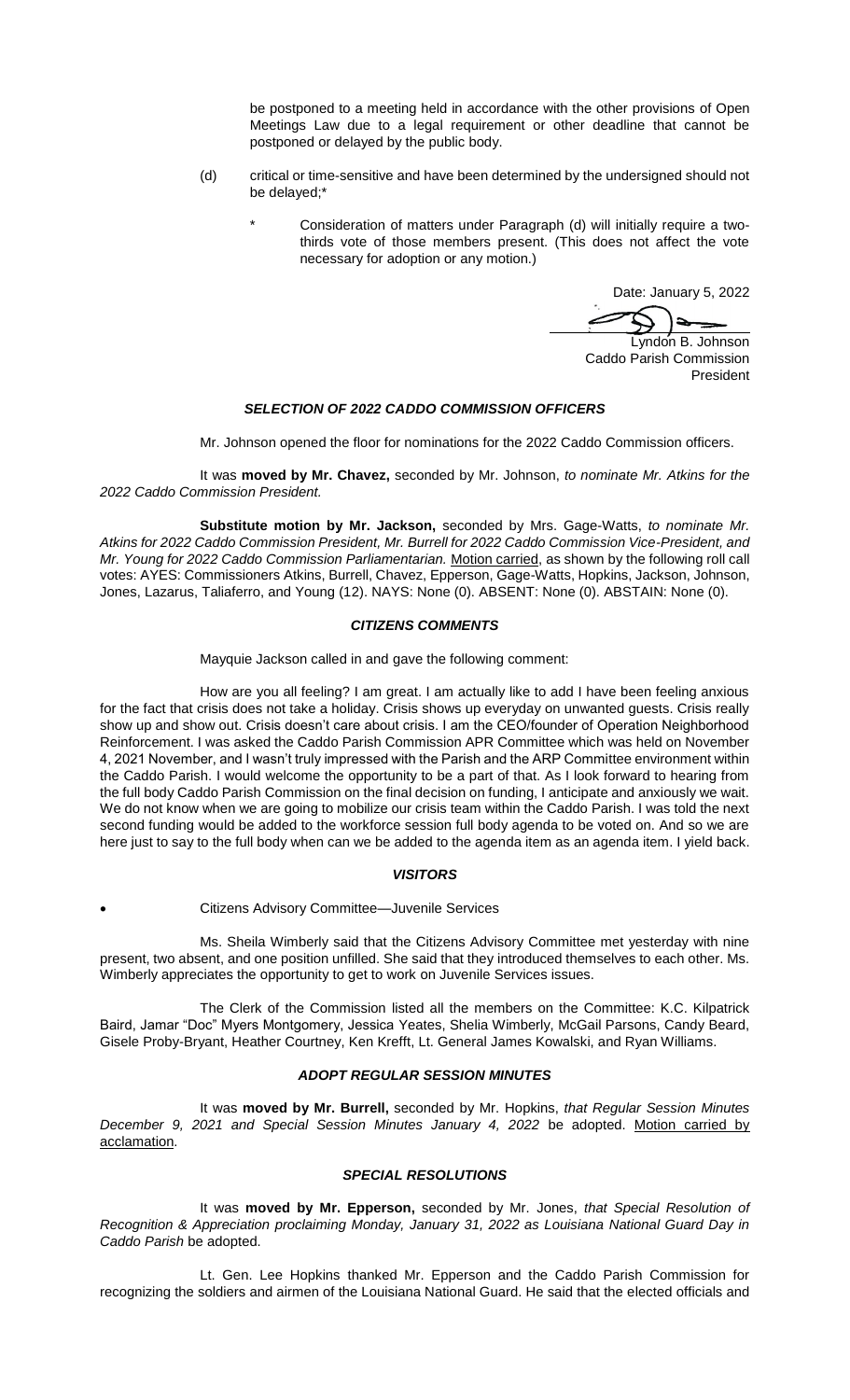first responders, together with the National Guard, are committed to this mission. Lt. Hopkins appreciates the relationship the Guard has with the Parish. He thanked the Commission once again for recognizing and honoring the Guard.

At this time, Mr. Epperson's motion carried, as shown by the following roll call votes: AYES: Commissioners Atkins, Burrell, Chavez, Epperson, Gage-Watts, Hopkins, Jackson, Johnson, Jones, Lazarus, Taliaferro, and Young (12). NAYS: None (0). ABSENT: None (0). ABSTAIN: None (0).

## **RESOLUTION OF RECOGNITION & APPRECIATION LOUISIANA NATIONAL GUARD**

WHEREAS, the Caddo Parish Commission recognizes and commends the Louisiana National Guard for their service, commitment, and selfless dedication throughout 2020; and

WHEREAS, during this tumultuous year, the Louisiana National Guard displayed incredible dedication through its efforts to protect the lives and welfare of Caddo Parish citizens and Louisianans; and

WHEREAS, the Louisiana National Guard was called to action regarding the COVID-19 global pandemic, as well as responding to devastation left by Hurricanes Laura and Delta; and

WHEREAS, the Guard has stood on the forefront administering tests and delivering personal protective equipment to help combat the dangerous and deadly COVID-19 virus; and

WHEREAS, the Louisiana National Guard has supported missions involving transportation, communications, public works, and generators and power supply to those who were affected by Hurricanes Laura and Delta. The Guard has also cleared nearly 1,800 miles of roadway of hurricane debris; and

WHEREAS, the Louisiana National Guard stands ready to protect and assist the citizens of Caddo Parish, Louisiana, and the United States of America by being deployed in multiple overseas missions in Iraq, Afghanistan, and other dangerous areas; and

WHEREAS, for their invaluable commitment this Parish, State, and Country, the Louisiana National Guard has earned their deepest gratitude.

NOW, THEREFORE, BE IT RESOLVED, by the Caddo Parish Commission, meeting in legal and regular session this 6th day of January, 2021, that it does hereby proclaim Sunday, January 31, 2022 as:

### **'Louisiana National Guard Day'**

in Caddo Parish, Louisiana, and urges all citizens to join with the Parish in recognition of this important day.

BE IT FURTHER RESOLVED, that the Caddo Parish Commission does hereby express its sincere appreciation to the Louisiana National Guard who stepped up to the plate during these difficult times and commend the Guard for their hard work, dedication, and lifesaving efforts through 2020.

BE IT FURTHER RESOLVED, that the Caddo Parish Commission does hereby extend sincere hopes and wishes that the Louisiana National Guardsmen remain safe and in good health as they continue to serve this Parish, State, and Country.

It was **moved by Mr. Jackson,** seconded by Mr. Burrell, *that Special Resolution of*  Appreciation & Recognition for Mr. Sunrose "Gay Poppa" Rutledge be adopted.

Mr. Jackson said that Mr. Rutledge has been a fixture in the community for decades. He also mentioned there is going to be a street dedication in his honor.

Mr. Epperson said that Gay Poppa had a radio show in the mornings called Check In, where people would call in to check in and let him know you were up and getting ready to go to school.

Mr. Burrell said that Gay Poppa is a fantastic person and community leader.

At this time, Mr. Jackson's motion carried by acclamation.

## **RESOLUTION OF RECOGNITION SUNROSE "GAY POPPA" RUTLEDGE**

WHEREAS, the Caddo Parish Commission notes with interest and satisfaction the significant events that occur in the lives of citizens who have made significant and lasting contributions to Caddo Parish, the State of Louisiana and the United States of America; and

WHEREAS, such an individual is MR. SUNROSE "GAY POPPA" RUTLEDGE, legendary broadcast radio personality and a lasting influencer of Caddo's longest running urban radio station, KOKA,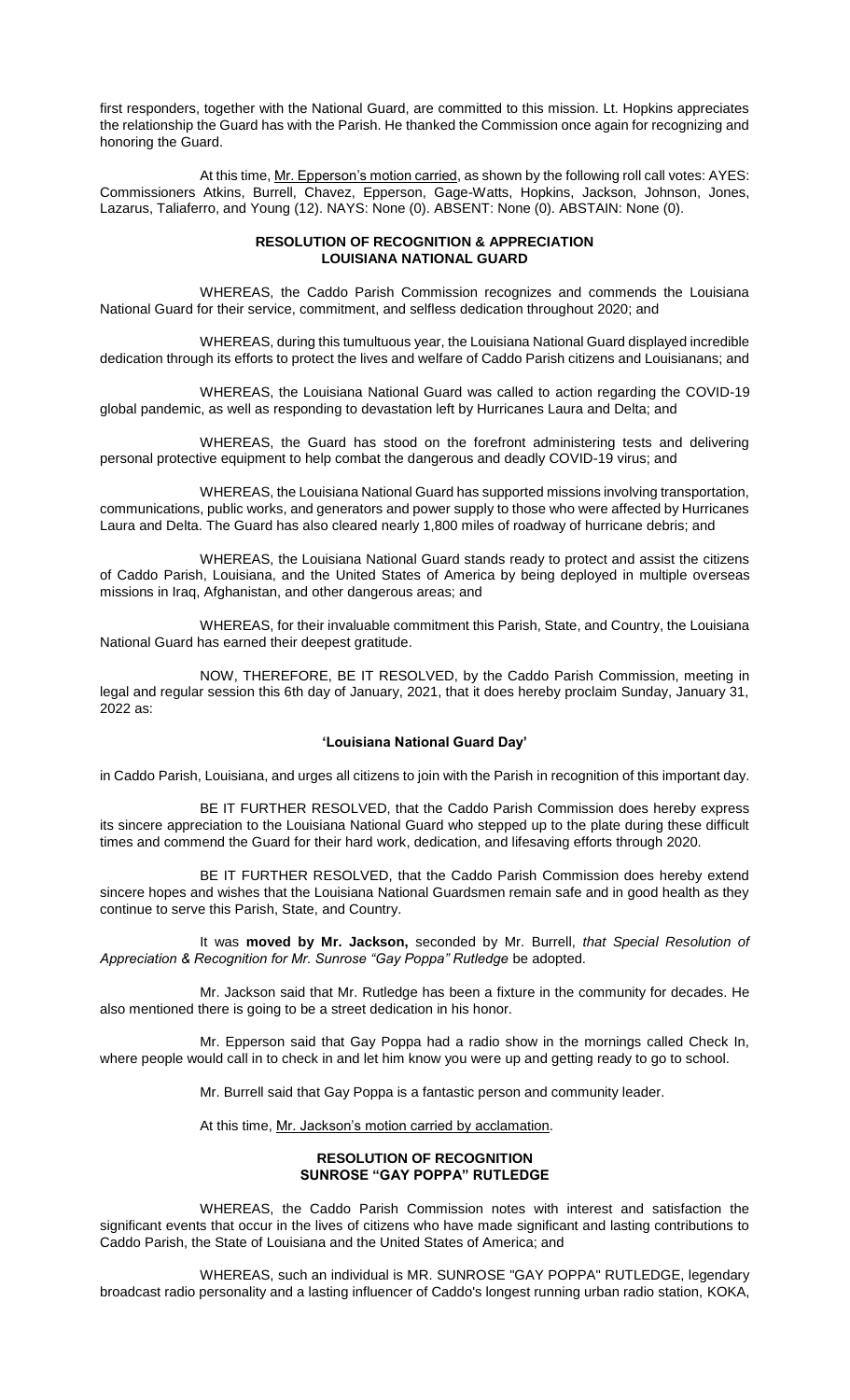who will be honored as a living legend during a street dedication and parade January 31St on Madison Avenue in Shreveport; and

WHEREAS, Rutledge is noted for his successful and influential time as a Disc Jockey who introduced Caddo citizens to many emerging artists whose work has resonated throughout the past decades and become part of the cultural landscape of our society, acts like B. B. King, The Jackson Five, and James Brown were drawn to Shreveport at Rutledge's call; and

WHEREAS, Rutledge's stewarding of KOKA saw many successes over the years by reflecting the needs of the community, whether that meant providing access to contemporary Urban music when that access was limited, or supplying spiritual nourishment as an all Gospel station or as a platform to inform and engage listeners by acting as a beacon for leaders from Governor Edwin Edwards to local leaders of faith, community and government; and

WHEREAS, Rutledge would go on to inspire generations of notable Radio personalities in the Shreveport/Caddo market, including current KOKA Director CeeJay Johnson who has partnered with Southern University to honor Rutledge for his cultural contributions.

NOW, THEREFORE, BE IT RESOLVED, by the Caddo Parish Commission, this 6th day of January, 2022, that it does hereby heartily congratulate and commend Mr. Sunrose "Gay Poppa" Rutledge for using his talents to create a legacy of lifting up the Urban Communities of Caddo Parish through his broadcast radio career and declares January 31<sup>st</sup>, 2022 to be:

## **`SUNROSE `GAY POPPA' RUTLEDGE DAY'**

BE IT FURTHER RESOLVED,, that this Commission does pray that Mr. Sunrose "Gay Poppa" Rutledge may continue to enjoy the love of his fans, the respect of his peers, and the grace of his Lord through many more years to come

## *PUBLIC HEARING ON ORDINANCES*

- Ordinance No. 6152 of 2021, an ordinance to accept the streets in New Territory Subdivision Unit VI into the Parish of Caddo Road System, and to otherwise provide with respect thereto
- Ordinance No. 6153 of 2021, an ordinance amending the Caddo Parish Personnel Policy to require that all Parish employees hired, appointed, or promoted to Parish Attorney, Assistant Parish Administrator, Parish Administrator/CEO, Department Director or Commission Clerk, must reside in Caddo Parish, and otherwise providing with respect thereto

hearing.

There being no one to speak in favor or against the ordinances, the Chair closed the public

## *ORDINANCES (For Final Passage)*

It was **moved by Mr. Hopkins,** seconded by Mr. Atkins, *that Ordinance No. 6152 of 2021, an ordinance to accept the streets in New Territory Subdivision Unit VI into the Parish of Caddo Road System, and to otherwise provide with respect thereto* be adopted.

Mr. Hopkins said that these roads are just north of District 2, but are in District 1. He explained that it meets all parish regulations and standards. He asked that these roads be taken into the Parish Road System for maintenance and repairs.

Mr. Jackson wanted to know if this was a subdivision. Dr. Wilson agreed.

At this time, Mr. Hopkins' motion carried, as shown by the following roll call votes: AYES: Commissioners Atkins, Burrell, Chavez, Epperson, Gage-Watts, Hopkins, Jackson, Johnson, Jones, Lazarus, Taliaferro, and Young (12). NAYS: None (0). ABSENT: None (0). ABSTAIN: None (0).

## **ORDINANCE NO. 6152 OF 2022**

BY THE CADDO PARISH COMMISSION

AN ORDINANCE TO ACCEPT THE STREETS IN NEW TERRITORY SUBDIVISION UNIT VI INTO THE PARISH OF CADDO ROAD SYSTEM, AND TO OTHERWISE PROVIDE WITH RESPECT THERETO

WHEREAS, the Parish of Caddo has received a request to accept the streets in New Territory Subdivision Unit VI, into the Parish of Caddo road system;

WHEREAS, the Parish of Caddo has received and reviewed the subdivision plats showing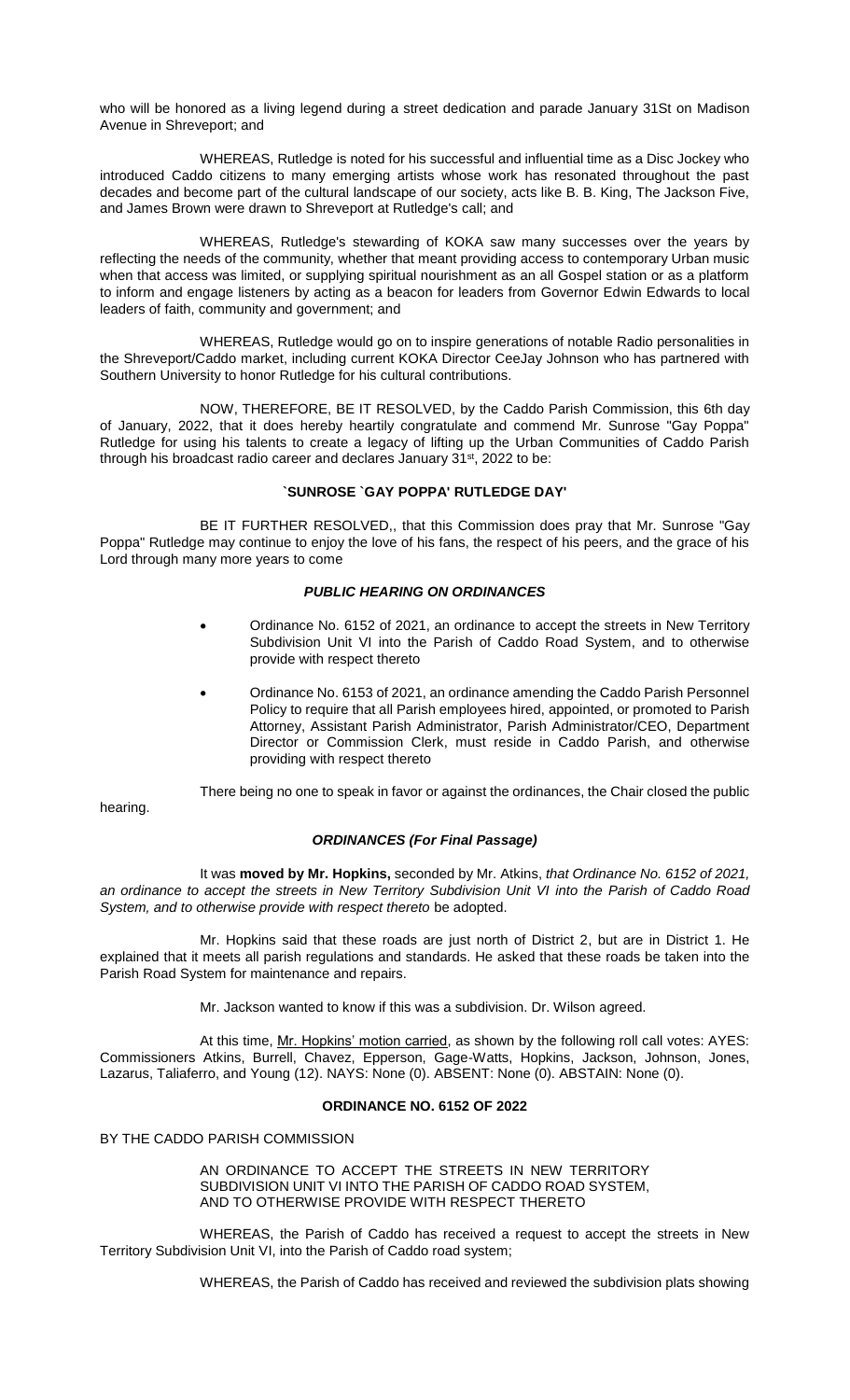a dedication to the Parish of Caddo; and

WHEREAS, the Parish of Caddo finds that the acceptance of the subdivisions into the Parish of Caddo system is in the best interest of the Parish of Caddo.

NOW, THEREFORE BE IT ORDAINED by the Caddo Parish Commission, in due, legal and regular session convened, that the Parish of Caddo hereby accepts into the Parish of Caddo road system all of the streets in New Territory Subdivision Unit VI, Caddo Parish, Louisiana as shown on the attached subdivision plat marked as "Exhibit A".

BE IT FURTHER ORDAINED that a copy of this ordinance, with a subdivision plat of the New Territory Subdivision Unit VI attached thereto as "Exhibit A", shall be filed in the conveyance records of the Parish of Caddo.

BE IT FURTHER ORDAINED that if any provision or item of this ordinance or application thereof is held invalid, such invalidity shall not affect other provisions, items, or applications which can be given effect without the invalid provision, items or applications, and to this end, the provisions of this ordinance are hereby declared severable.

BE IT FURTHER ORDAINED that this ordinance shall be effective ten days after publication in the official journal.

BE IT FURTHER ORDAINED, that all ordinances or parts thereof in conflict herewith are hereby repealed.

It was **moved by Mr. Johnson,** seconded by Mr. Burrell, *that Ordinance No. 6153 of 2021, an ordinance amending the Caddo Parish Personnel Policy to require that all Parish employees hired, appointed, or promoted to Parish Attorney, Assistant Parish Administrator, Parish Administrator/CEO, Department Director or Commission Clerk, must reside in Caddo Parish, and otherwise providing with respect thereto* be adopted.

Mr. Johnson said that this has been vetted prior to today's meeting. He pointed out that there is a proposed campaign to bring people back to Caddo Parish. Mr. Johnson said that the Department Heads should also live in Caddo Parish. He also mentioned that this is for new hires, and the current employees are grandfathered in. Mr. Hopkins agreed with the grandfather clause.

At this time, Mr. Johnson's motion carried, as shown by the following roll call votes: AYES: Commissioners Burrell, Epperson, Gage-Watts, Hopkins, Jackson, Johnson, Jones, and Young (8). NAYS: Commissioners Atkins, Chavez, Lazarus, and Taliaferro (4). ABSENT: None (0). ABSTAIN: None (0).

## **ORDINANCE NO. 6153 OF 2022**

BY THE CADDO PARISH COMMISSION:

AN ORDINANCE AMENDING THE CADDO PARISH PERSONNEL POLICY TO REQUIRE THAT ALL PARISH EMPLOYEES HIRED, APPOINTED OR PROMOTED TO PARISH ATTORNEY, ASSISTANT PARISH ADMINISTRATOR, PARISH ADMINISTRATOR/CEO, DEPARTMENT DIRECTOR OR COMMISSION CLERK, MUST RESIDE IN CADDO PARISH, AND TO OTHERWISE PROVIDE WITH RESPECT THERETO.

WHEREAS, the Parish of Caddo seeks to ensure that the broadest pool of potential candidates for public employment are invested in the community in which they live and with the government which employs them; and

WHEREAS, the Parish of Caddo seeks to also extend opportunities for advancement to persons who may reside in another parish but are best qualified for the open position.

NOW, THEREFORE, BE IT ORDAINED by the Caddo Parish Commission in due, regular and legal session convened, that the Parish Personnel Policy be and is hereby amended to read as follows, to-wit:

# **Sec. 206. RESIDENCY**

- (a) Effective immediately, employees permanently hired, appointed, or promoted to any of the following listed positions shall be residents of Caddo Parish within one year from the date of commencement of employment, appointment, or promotion and throughout the course of their employment with the Parish: Parish Administrator/CEO, Assistant Parish Administrator, Parish Attorney, Department Director, Commission Clerk.
- (b) As a condition of hiring, appointment, or promotion to the positions listed in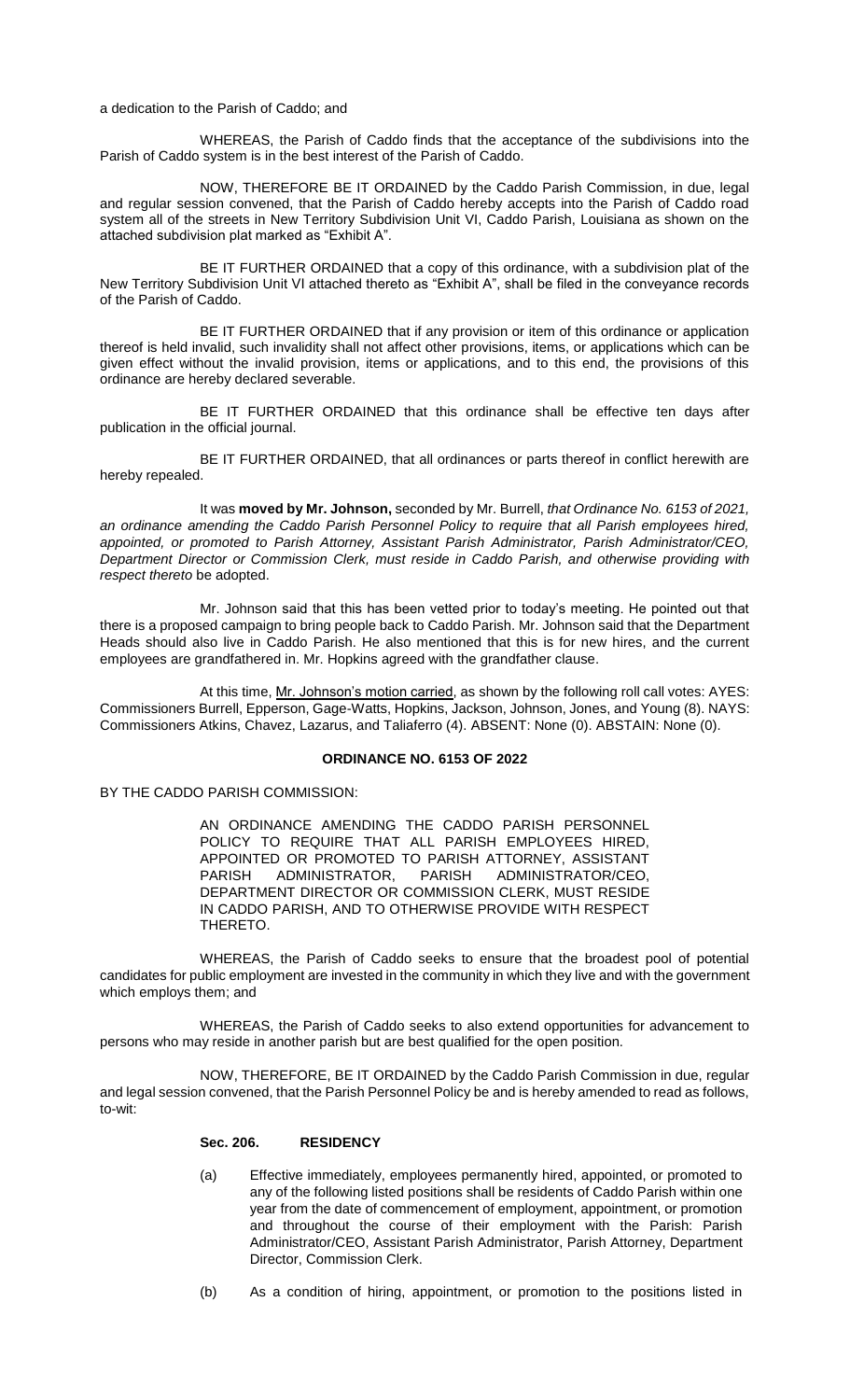subsection (a), parish employees will be required to show proof of residency within the guidelines established by the Human Resources Department of the Parish Personnel Policy. Falsifying, materially misrepresenting, misleading proof of residency could be cause for disciplinary action, up to and including termination.

- (c) All external and internal employment applications for the positions listed in subsection (a) shall require a statement thereon indicating that residency is a required condition.
- (d) This requirement shall not apply to persons applying for the positions listed herein, if said persons are employed by Caddo Parish as of February 1, 2022.

## *ORDINANCES (For Introduction By Title)*

- Ordinance No. 6155 of 2022, an ordinance amending the Budget of Estimated Revenues & Expenditures for the Economic Development Fund in the amount of \$5,000 to provide an additional appropriation for the Delta Upsilon Lambda Foundation, and otherwise provide with respect thereto
- Ordinance No. 6156 of 2022, an ordinance amending the Budget of Estimated Revenues & Expenditures for the Economic Development Fund in the amount of \$5,000 to provide an additional appropriation for the Dress for Success Shreveport-Bossier, and to otherwise provide with respect thereto
- Ordinance No. 6157 of 2022, an ordinance amending the Budget of Estimated Revenues & Expenditures for the Public Works Fund and the Capital Outlay Fund in the amount of \$107,500 to provide an additional appropriation to install welcome signs on I-49, and to otherwise provide with respect thereto
- Ordinance No. 6158 of 2022, an ordinance amending the Budget of Estimated Revenues & Expenditures for the Economic Development Fund in the amount of \$5,000 to provide an appropriation for Friends in Unity, and to otherwise provide with respect thereto
- Ordinance No. 6159 of 2022, an ordinance amending the Budget of Estimated Revenues & Expenditures for the Economic Development Fund in the amount of \$10,000 to reduce the appropriation for Playaz and Playettes, Inc., and to otherwise provide with respect thereto
- Ordinance No. 6160 of 2022, an ordinance amending the Budget of Estimated Revenues & Expenditures for the Oil & Gas Fund for the year 2022 to provide an appropriation of \$109,000 to provide Caddo Fire District No. 7 with a part-time employee, and to otherwise provide with respect thereto
- Ordinance No. 6161 of 2022, an ordinance amending the Budget of Estimated Revenues & Expenditures for the American Rescue Plan Fund to provide an appropriation of up to \$30,000 for Red G Enterprises, and to otherwise provide with respect thereto
- Ordinance No. 6162 of 2022, an ordinance amending the Budget of Estimated Revenues & Expenditures for the American Rescue Plan Fund to provide an appropriation for counseling in public high schools in Caddo Parish, and to otherwise provide with respect thereto
- Ordinance No. 6163 of 2022, an ordinance amending the Budget of Estimated Revenues & Expenditures for the American Rescue Plan Fund to provide an appropriation for Volunteers for Youth Justice for truancy, and to otherwise provide with respect thereto
- Ordinance No. 6164 of 2022, an ordinance amending the Budget of Estimated Revenues & Expenditures for the American Rescue Plan Fund to provide an appropriation for Caddo Parish Juvenile Court, and to otherwise provide with respect thereto
- Ordinance No. 6165 of 2022, an ordinance amending the Budget of Estimated Revenues & Expenditures for the E. Edward Jones Housing Trust Fund to provide an appropriation for ERAP Housing Quality Inspections, and to otherwise provide with respect thereto
- Ordinance No. 6166 of 2022, an ordinance amending the Budget of Estimated Revenues & Expenditures for the E. Edward Jones Housing Trust Fund to roll over an existing 2021 appropriation for eviction mitigation into the 2022 Budget, and to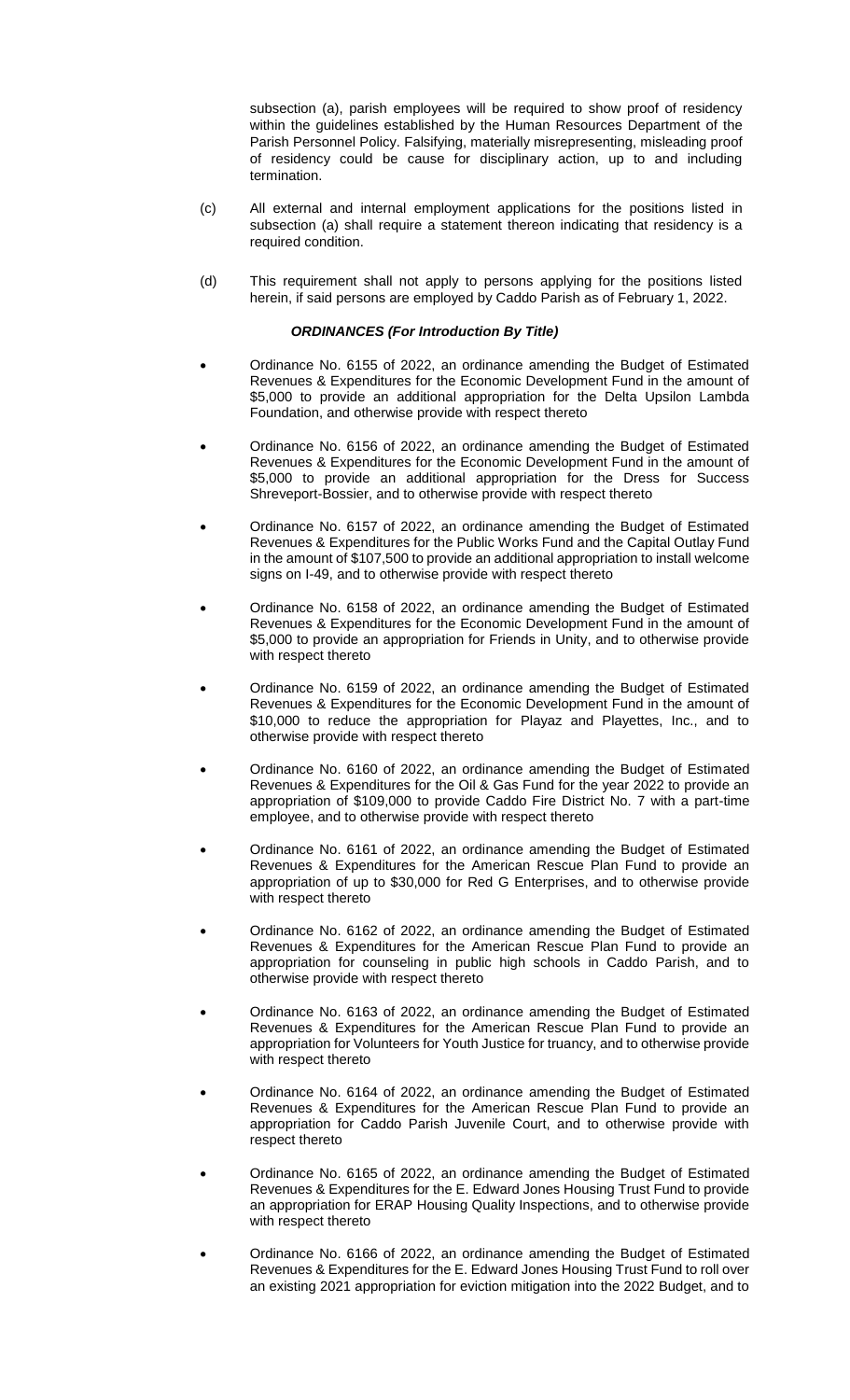otherwise provide with respect thereto

- Ordinance No. 6167 pf 2022, an ordinance repealing Section 38-4 of the Code of Ordinances regarding the Shreveport-Caddo 2030 Master Plan, and to otherwise provide with respect thereto
- Ordinance No. 6168 of 2022, an ordinance repealing Ordinance 6071 of 2021 relative to establishment of a Parish Planning Commission, and otherwise providing with respect thereto
- Ordinance No. 6169 of 2022, an ordinance approving a cooperative endeavor agreement with Tim James, Inc. relative to construction of a privately owned tollway over the Red River pursuant to Louisiana Revised Statute 48:2037, and to otherwise provide with respect thereto
- Ordinance No. 6170 of 2022, an ordinance amending the Budget of Estimated Revenues & Expenditures for the Oil & Gas Fund for the year 2022 to provide an appropriation for relocation assistance, and to otherwise provide with respect thereto
- Ordinance No. 6171 of 2022, an ordinance amending the 2022 Budget of Estimated Revenues & Expenditures for the American Rescue Plan Fund to provide an additional appropriation for Fit for Life Ministries, and to otherwise provide with respect thereto
- Ordinance No. 6172 of 2022, an ordinance amending the 2022 Budget of Estimated Revenues & Expenditures for the E. Edward Jones Housing Trust Fund to provide appropriations for housing projects, and to otherwise provide with respect thereto
- Ordinance No. 6173 of 2022, an ordinance amending the 2022 Budget of Estimated Revenues & Expenditures for the Riverboat Fund and the Oil & Gas Fund to provide an additional appropriation for Urban Support, and to otherwise provide with respect thereto

### *WORK SESSION MINUTES*

It was **moved by Mr. Jackson,** seconded by Mr. Hopkins, *that Work Session Minutes*  January 3, 2022 be ratified. Motion carried by acclimation.

### *RESOLUTIONS*

It was **moved by Mr. Johnson,** seconded by Mr. Hopkins, *that Resolution No. 1 of 2022, a resolution authorizing the Caddo Community Action Agency, Inc. to administer the Head Start Program*  for the Parish of Caddo, and to otherwise provide with respect thereto be adopted.

Mr. Epperson mentioned that there are a few Head Start Centers that are closed down due to COVID outbreaks.

At this time, Mr. Johnson's motion carried, as shown by the following roll call votes: AYES: Commissioners Atkins, Burrell, Chavez, Epperson, Gage-Watts, Hopkins, Johnson, Jones, Lazarus, Taliaferro, and Young (11). NAYS: None (0). ABSENT: Commissioner Jackson (1). ABSTAIN: None (0).

### **RESOLUTION NO. 1 OF 2022**

BY THE CADDO PARISH COMMISSION:

A RESOLUTION AUTHORIZING THE CADDO COMMUNITY ACTION AGENCY, INC. TO ADMINISTER THE HEAD START PROGRAM FOR THE PARISH OF CADDO, AND TO OTHERWISE PROVIDE RESPECT THERETO

WHEREAS, the Caddo Parish Commission desires to obtain state and federal funds, where available, to benefit low and moderate income persons in the Parish of Caddo; and

WHEREAS, federal grants which are administered by the U.S. Department of Health and Human Services are available for the purpose of providing a Head Start Preschool Education Program to qualified parish governments; and

WHEREAS, the program provides a comprehensive program to children in Early Head Start ages 0-3 and Traditional Head Start ages 3-5 and their families; and

WHEREAS, this program consists of five components: education, health, parent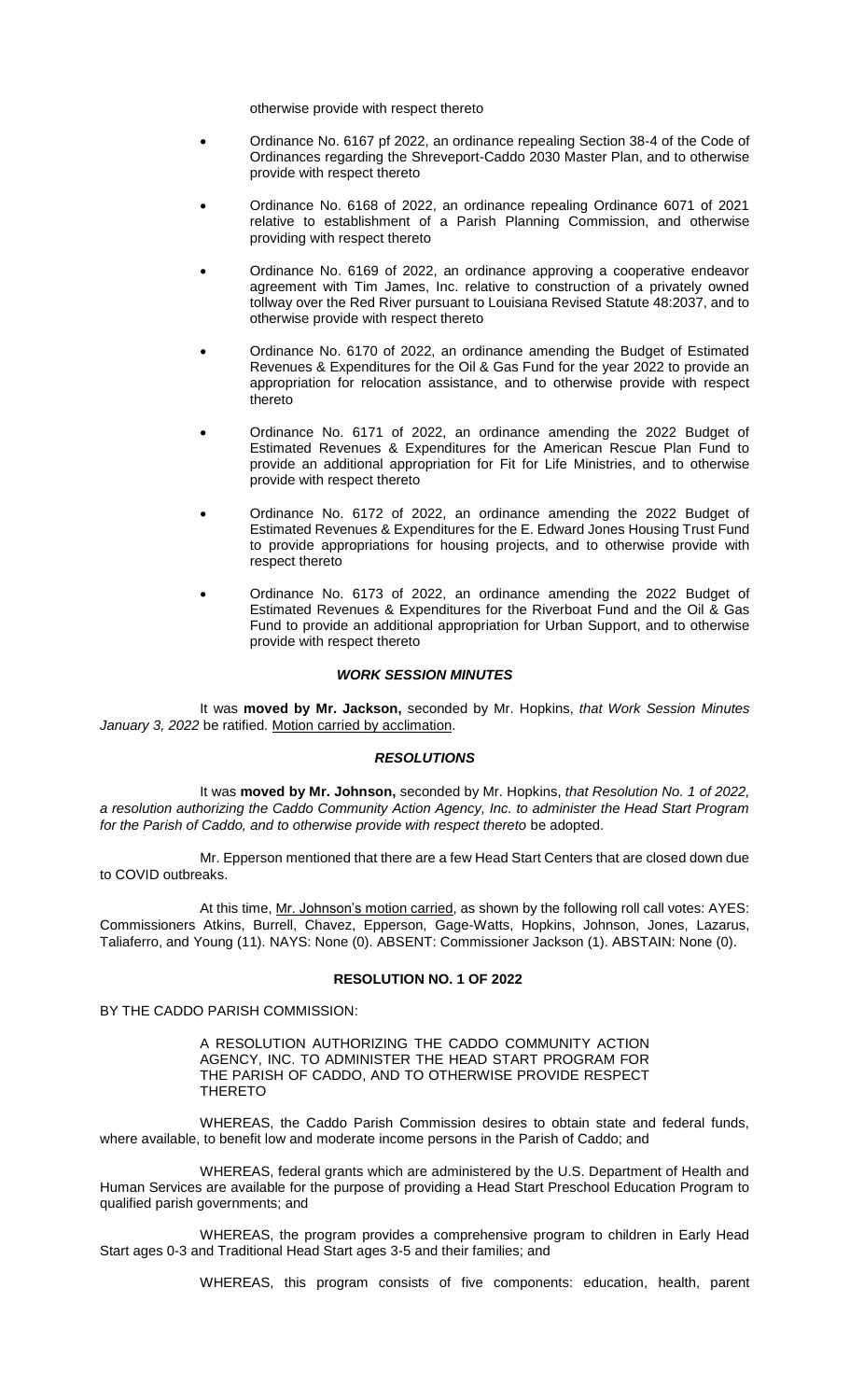involvement, social services and transportation; and

WHEREAS, the aforementioned program provides critical services by assisting children from low and moderate income families during their formative years; and

WHEREAS, the Caddo Community Action Agency, Inc. has administered this program for the Caddo Parish Commission over the last forty-five (45) years; and

WHEREAS, the Caddo Parish Commission is the appropriate agency to receive federal and/or state funding for the purpose of providing programs to support the indigent persons living with the Parish of Caddo.

NOW, THEREFORE, BE IT RESOLVED by the Caddo Parish Commission, in due, legal and regular session convened, that the Caddo Parish Commission does hereby authorize the Caddo Community Action Agency, Inc. to administer the Head Start program on behalf of the Parish of Caddo.

BE IT FURTHER RESOLVED that Laurance Guidry and/or his successor is hereby authorized to do all things necessary to implement, maintain, amend or review any documents associated with the Head Start Program from the effective date of this resolution through January 31, 2023.

BE IT FURTHER RESOLVED that if any provision or item of this Resolution or the application thereof is held invalid, such invalidity shall not affect other provisions, items or applications which can be given effect without the invalid provisions, items or applications, and to this end the provisions of the Resolution are hereby declared severable.

BE IT RESOLVED, that this resolution shall take effect immediately.

BE IT FURTHER RESOLVED that all resolutions or parts thereof in conflict thereof are hereby repealed.

It was **moved by Mr. Taliaferro,** seconded by Mr. Burrell, *that Resolution No. 2 of 2022, a resolution approving the amended 2021 Budget and the proposed 2022 Budget of the North Louisiana Criminalistics Lab Commission, and otherwise providing with respect thereto* be adopted.

Mr. Taliaferro explained that the Commission is a formal approval for the budget.

Mr. Johnson said that they are operating in the red. He wanted to know if the North LA Crime Lab would come back to the Parish for additional dollars if they keep operating in the red. Mr. Atkins agreed with Mr. Johnson's observation, but said that they did have some capital activities going on that was increasing their expenditures.

Dr. Wilson said that the Caddo Parish Commission does not provide funding for this agency. Mrs. Bryant said that she does not recall in the past where the Commission has funded the lab for any shortfalls. Dr. Wilson also pointed out that there are several other parishes who are a part of the crime; they just reside in Caddo.

Mr. Burrell is not sure why this organization is operating in the red. The Clerk of the Commission explained that the pandemic decreased their income. The writing of tickets, bonding, and court appearances have been sporadic and at times shut down in the past few years. He said that is what has caused a decrease in revenues the past few years. The Clerk also explained that the Crime Lab covers twenty-nine parishes.

Mr. Jackson wanted to know if Caddo was the only parish who approves their budget. The Clerk of the Commission said that their budget needs to be adopted by fifteen of the twenty-nine parishes. Mr. Jackson then wanted to know if any of the parishes would be committed to any shortfalls. Attorney Bernstein explained that their funding is entirely by court costs that are assessed in certain criminal cases. He also explained that the Parish is not obligated to cover any losses.

Mr. Epperson requested that a representative from the Crime Lab be invited to a meeting to answer any of the Commissioners' questions.

Mr. Jackson wanted to know the reason this is a resolution, and not an ordinance. The Clerk explained that this is not our budget, but a passthrough. Mr. Jackson wanted to know Caddo Parish's relationship to this budget. Attorney Bernstein explained that the statute specifically says that the Commission shall prepare an annual budget which shall be approved by at least a majority of the governing authorities of the parishes which the Commission serves.

At this time, Mr. Taliaferro's motion carried, as shown by the following roll call votes: AYES: Commissioners Burrell, Chavez, Gage-Watts, Hopkins, Johnson, Jones, Lazarus, Taliaferro, and Young (9). NAYS: Commissioners Atkins and Epperson (2). ABSENT: Commissioner Jackson (1). ABSTAIN: None (0).

# **RESOLUTION NO. 2 OF 2022**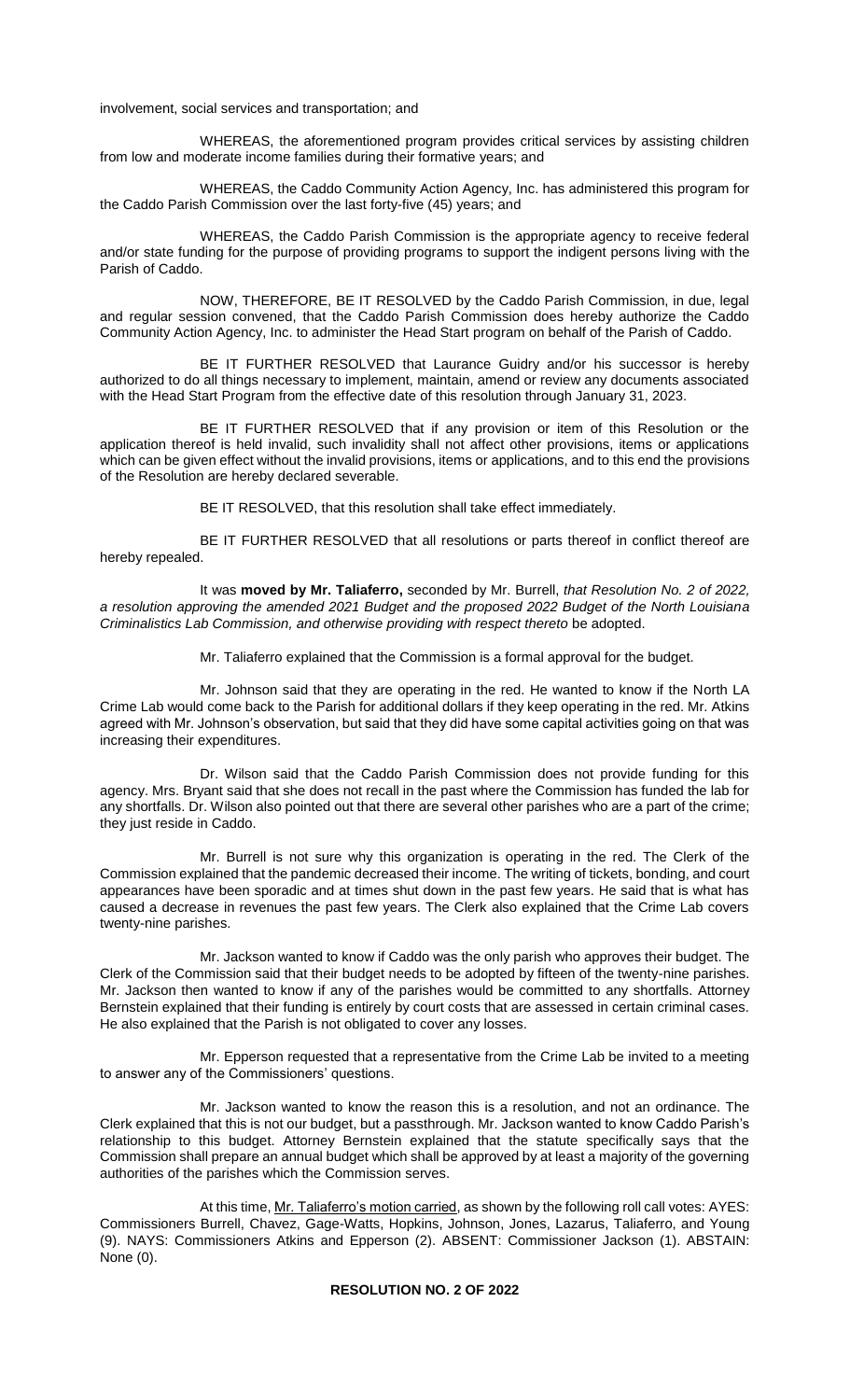BY THE CADDO PARISH COMMISSION:

repealed.

### A RESOLUTION APPROVING THE AMENDED 2021 AND PROPOSED 2022 BUDGETS OF THE NORTH LOUISIANA CRIMINALISTICS LABORATORY COMMISSION AND TO OTHERWISE PROVIDE WITH RESPECT THERETO

BE IT RESOLVED, by the Caddo Parish Commission in due, legal and regular session convened this 6th day of January, 2022, that it hereby approves the amended 2021 and proposed 2022 budgets of the North Louisiana Criminalistics Laboratory Commission, as presented.

BE IT FURTHER RESOLVED that if any provision or item of this resolution, or application thereof is held invalid, such invalidity shall not affect other provisions, items or applications which can be given effect without the invalid provisions, items or applications, and to this end, the provisions of this resolution are hereby declared severable.

BE IT FURTHER RESOLVED that this resolution shall become effective immediately.

BE IT FURTHER RESOLVED that all resolutions or parts thereof in conflict herewith are hereby

It was **moved by Mr. Epperson,** seconded by Mr. Jackson, *that Resolution No. 3 of 2022, a resolution requesting Congress to take such action as are necessary to eliminate provisions of federal*  law which require veterans to pay taxes on their social security benefits, and otherwise providing with *respect thereto* be adopted.

Mr. Epperson explained that this is so veterans would not have to pay taxes on their social security benefits.

**Substitute motion by Mr. Johnson,** seconded by Mr. Hopkins, *to englobo and adopt the following resolutions:* 

- *Resolution No. 3 of 2022, a resolution requesting Congress to take such action as are necessary to eliminate provisions of federal law which require veterans to pay taxes on their social security benefits, and otherwise providing with respect thereto*
- *Resolution No. 4 of 2022, a resolution supporting and requesting a U.S. postage stamp be named in honor of the late Colonel Steven dePyssler, and otherwise providing with respect thereto*
- *Resolution No. 5 of 2022, a resolution expressing support for the Lofts at 114 Texas Project, and otherwise providing with respect thereto*
- *Resolution No. 7 of 2022, a resolution authorizing the Parish Administrator to retain special legal counsel and otherwise providing with respect thereto*
- *Resolution No. 8 of 2022, a resolution replacing Resolution No. 116 of 2011 relative to adoption of a master plan for Caddo Parish, and otherwise providing with respect thereto*

Mr. Jackson invited Mr. Edward Taylor to answer any questions regarding Resolution No. 5. Mr. Edward Taylor, Fairfield Management, explained that this property is concerning the building that is connected to Chicago and Blind Tiger. He said that the building has a crumbling wall and is the old Humphrey's. Mr. Taylor also explained that they have been working with the property owner to redevelop it and rehab it.

Mr. Atkins appreciates them taking this building on and doing it with local people, local investors, and local builders.

Mr. Jackson said that the Housing Corporation and the Parish will need to do a cooperative endeavor agreement supporting this project. He explained that the \$1.5M will flow through the Parish to the developers to be able to complete this project. Mr. Jackson also said that there might be an ask for a pilot, but that would be brought to the Industrial Development Board.

Mrs. Gage-Watts spoke on Resolution No. 8. She believes that it is advantageous to have a relationship with the MPC. She also believes that this resolution is divisive.

Mr. Hopkins also spoke about Resolution No. 8. He said that this resolution is to repeal the Master Plan. He also explained that it is a two-tiered deal where the Commission has to do a resolution, then an ordinance. Act 294 separated the MPC from the unincorporated areas of the Parish. The 2030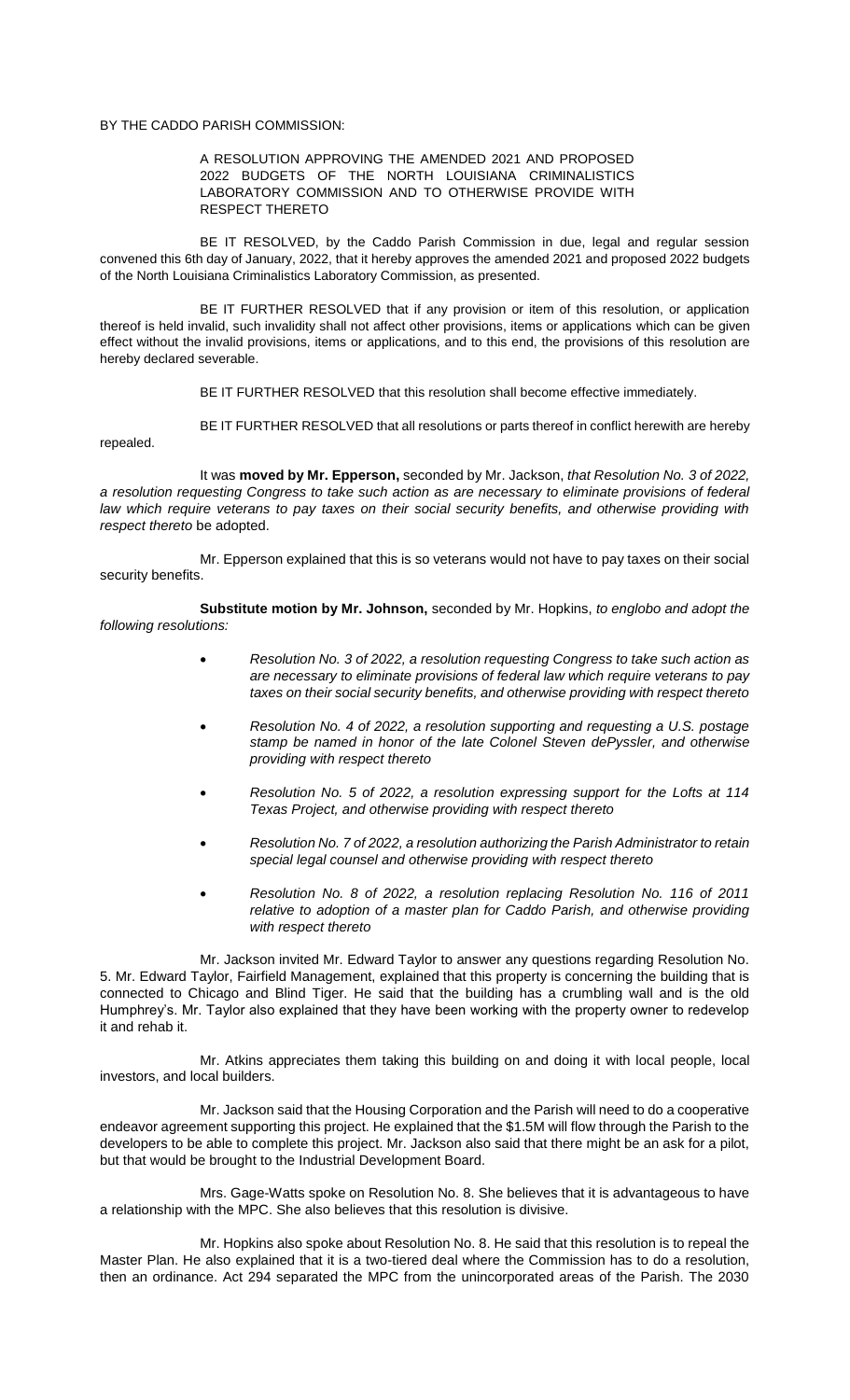Great Expectations is still on the books, but it is more of an urban written Master Plan, and not representative of the rural areas of the Parish. Mr. Hopkins also said that if this is done away with, the Parish can write its own comprehensive plan. He also believes that the Great Expectations Master Plan "works great for the City, but not for the rural parts of the Parish".

Mr. Epperson wanted to know if this would affect the urban areas as well. Attorney Bernstein said that it would only repeal the Master Plan in the unincorporated areas of the Parish because the City also adopted the Master Plan, independently.

**Substitute motion by Mr. Jackson,** seconded by Mr. Jones, *to englobo and adopt the following resolutions:* 

- *Resolution No. 3 of 2022, a resolution requesting Congress to take such action as are necessary to eliminate provisions of federal law which require veterans to pay taxes on their social security benefits, and otherwise providing with respect thereto*
- *Resolution No. 4 of 2022, a resolution supporting and requesting a U.S. postage stamp be named in honor of the late Colonel Steven dePyssler, and otherwise providing with respect thereto*
- *Resolution No. 5 of 2022, a resolution expressing support for the Lofts at 114 Texas Project, and otherwise providing with respect thereto*

At this time, Mr. Jackson's substitute motion carried, as shown by the following roll call votes: AYES: Commissioners Atkins, Burrell, Chavez, Epperson, Gage-Watts, Hopkins, Jackson, Johnson, Jones, Lazarus, and Young (11). NAYS: None (0). ABSENT: Commissioner Taliaferro (1). ABSTAIN: None (0).

## **RESOLUTION NO. 3 OF 2022**

## BY THE CADDO PARISH COMMISSION

RESOLUTION REQUESTING CONGRESS TO TAKE SUCH ACTIONS AS ARE NECESSARY TO ELIMINATE PROVISIONS OF FEDERAL LAW WHICH REQUIRE VETERANS TO PAY TAXES ON THEIR SOCIAL SECURITY BENEFITS AND OTHERWISE PROVIDING WITH RESPECT THERETO.

WHEREAS, United States Veterans have worked hard to secure the rights and freedoms of United States Citizens both in war and during times of peace; and

WHEREAS, many veterans have served time in the military and then transitioned to civilian work and served until their retirement; and

WHEREAS, taxing the Social Security Benefits of veterans results in an unfair pecuniary hardship to those who have risked life and limb to protect the rights and freedoms of our citizenry.

NOW, THEREFORE, BE IT RESOLVED that the Caddo Parish Commission, in due, legal and regular session convened, that the Caddo Parish Commission does hereby request the United States Congress to eliminate federal taxation of veterans' Social Security benefits.

BE IT FURTHER RESOLVED that this that a copy of this Resolution be transmitted to the presiding officers of the Senate and the House of Representatives of the Congress of the United States of America and to each member of the Louisiana congressional delegation.

BE IT RUTHER RESOLVED that if any provision or item of this resolution or the application thereof is held invalid, such invalidity shall not affect other provisions, items, or applications of this resolution which can be given effect without the invalid provisions, items or applications and to this end the provisions of this resolution are hereby declared severable.

BE IT FURTHER RESOLVED that this resolution shall take effect immediately.

BE IT FURTHER RESOLVED that all resolutions or parts thereof in conflict herewith are hereby repealed.

### **RESOLUTION NO. 4 OF 2022**

BY THE CADDO PARISH COMMISSION

RESOLUTION SUPPORTING AND REQUESTING A U.S. POSTAGE STAMP BE NAMED IN HONOR OF THE LATE COLONEL STEVEN DEPYSSLER, AND OTHERWISE PROVIDING WITH RESPECT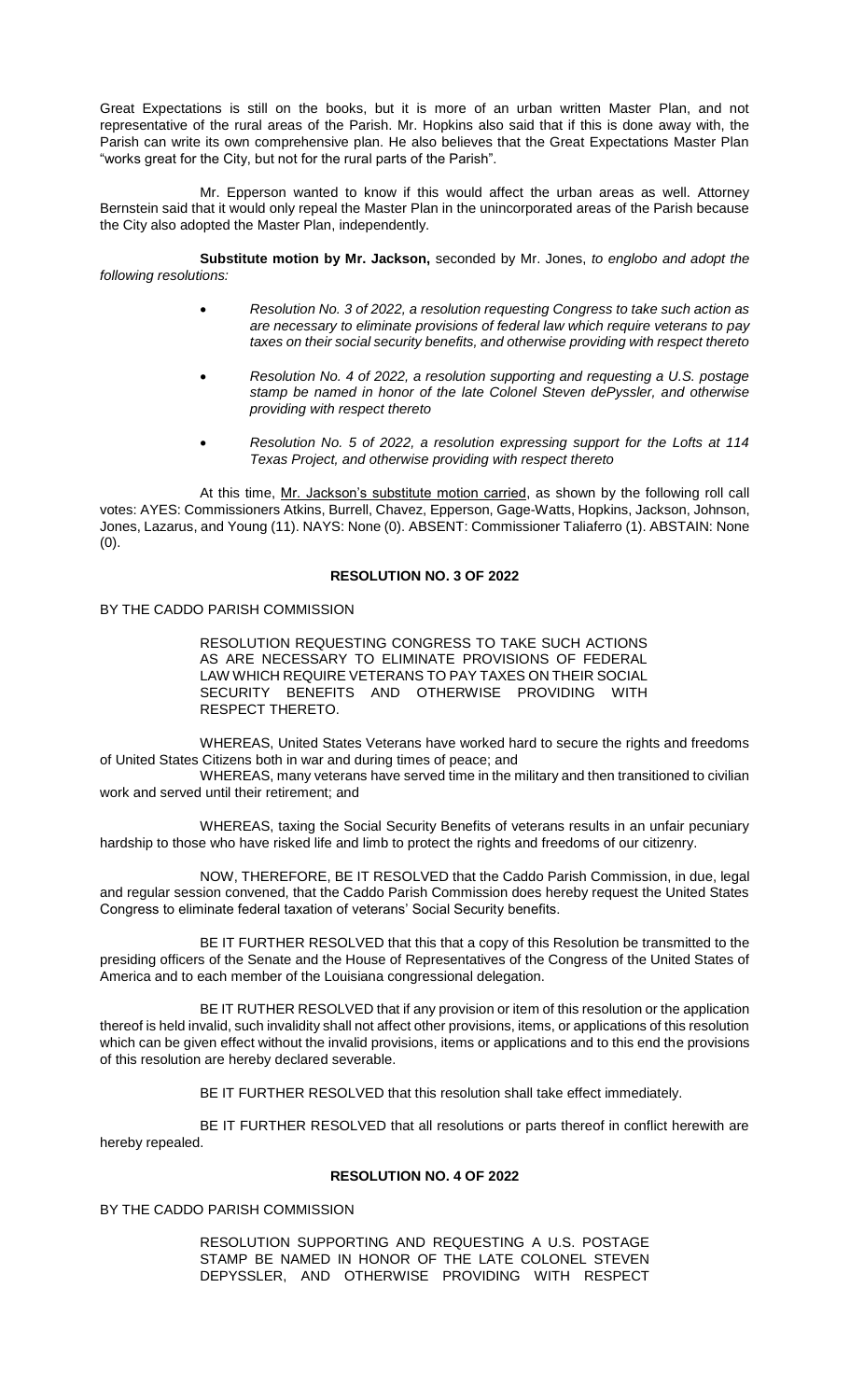THERETO.

WHEREAS, Colonel Steven dePyssler served in uniform for 38 years and as an unpaid volunteer for another 41 years; and

WHEREAS, Colonel Steven dePyssler is believed to be the only known American to have served in World War II, the Korean War, the French Indo-China War, the Bay of Pigs Invasion and the Vietnam War; and

WHEREAS, it is the desire of the Caddo Parish Commission to see that Colonel dePyssler receives proper acknowledgement in American History, for the service he provided to Caddo Parish, the State of Louisiana and the United States of America.

WHEREAS, the U.S. Postal Service has established a Citizens' Stamp Advisory Committee to allow submission of persons and subjects to be honored by the U.S. Postal Service; and

WHEREAS, Colonel de Pyssler meets the selection criteria as a subject for postage stamp, particularly as a person that had significant impact on American history, culture or environment, and as someone who made extraordinary and enduring contributions to American society.

NOW, THEREFORE, BE IT RESOLVED that the Caddo Parish Commission, in due, legal and regular session convened, that the Caddo Parish Commission does hereby submit Colonel Steven dePyssler for consideration as the subject of a U.S. Postal Stamp.

BE IT FURTHER RESOLVED that this item shall be sent to both The U.S. Postal Service and the members of the Citizens' Stamp Advisory Committee (CSAC).

BE IT RUTHER RESOLVED that if any provision or item of this resolution or the application thereof is held invalid, such invalidity shall not affect other provisions, items, or applications of this resolution which can be given effect without the invalid provisions, items or applications and to this end the provisions of this resolution are hereby declared severable.

BE IT FURTHER RESOLVED that this resolution shall take effect immediately.

BE IT FURTHER RESOLVED that all resolutions or parts thereof in conflict herewith are hereby repealed.

## **RESOLUTION NO. 5 OF 2022**

BY THE CADDO PARISH COMMISSION:

A RESOLUTION EXPRESSING SUPPORT FOR THE LOFTS AT 114 TEXAS PROJECT, AND OTHERWISE PROVIDING WITH RESPECT THERETO.

WHEREAS, 114 Texas Street LLC has acquired the property at 114 Texas Street; and

WHEREAS, that property has been a long-standing eyesore adjacent to one of the gateways into downtown Shreveport;

WHEREAS, 114 Texas Street LLC has secured the commitment of funding in the amount of \$10 million for construction of lofts through the HOME Investment Partnerships Program with the Louisiana Housing Corporation;

WHEREAS, 114 Texas Street LLC is a minority owned business seeking to put the property back into commerce as a mixed use development in 2022; and

WHEREAS, that development will generate both temporary construction jobs and permanent business jobs.

NOW, THEREFORE, BE IT RESOLVED by the Caddo Parish Commission in due, regular and legal session convened, that the Caddo Parish Commission does hereby express its support for the Lofts at 114 Texas project.

BE IT FURTHER RESOLVED if any provision or item of this resolution or the application thereof is held invalid, such invalidity shall not affect other provisions, items or applications which can be given effect without the invalid provisions, items or applications, and to this end, the provisions of this resolution are hereby declared severable.

BE IT FURTHER RESOLVED that this resolution shall take effect immediately.

BE IT FURTHER RESOLVED that all resolutions or parts thereof in conflict herewith are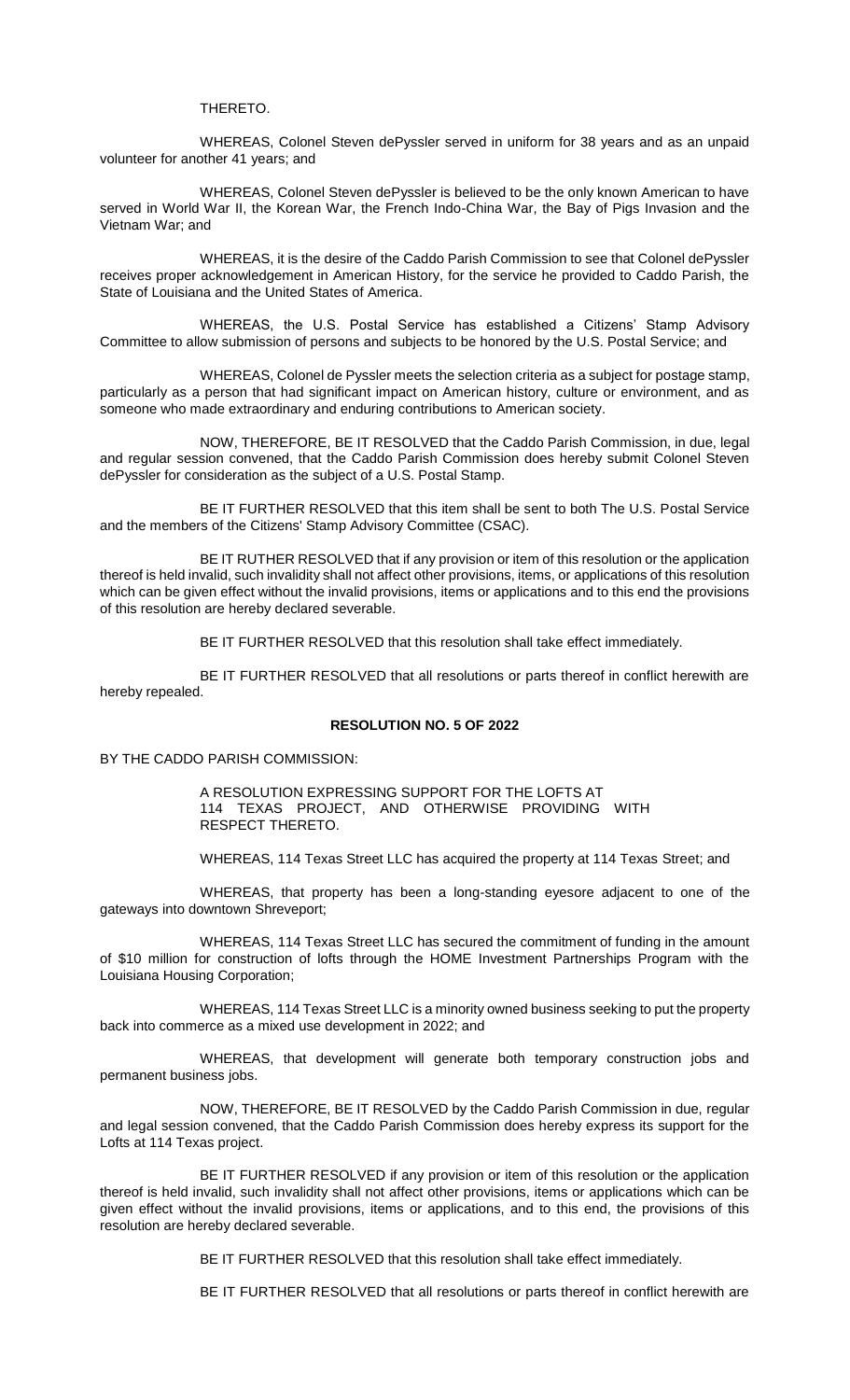hereby repealed.

It was **moved by Mr. Epperson,** seconded by Mr. Johnson, *that Resolution No. 7 of 2022, a resolution authorizing the Parish Administrator to retain special legal counsel and otherwise providing with respect thereto* be adopted. Motion carried, as shown by the following roll call votes: AYES: Commissioners Atkins, Burrell, Chavez, Epperson, Gage-Watts, Hopkins, Jackson, Johnson, Jones, Lazarus, and Young (11). NAYS: None (0). ABSENT: Commissioner Taliaferro (1). ABSTAIN: None (0).

#### **RESOLUTION NO. 7 OF 2022**

BY THE CADDO PARISH COMMISSION:

### A RESOLUTION AUTHORIZING THE PARISH ADMINISTRATOR TO RETAIN SPECIAL LEGAL COUNSEL AND OTHERWISE PROVIDING WITH RESPECT THERETO

WHEREAS, the Parish has undertaken the formation of two TIF districts in 2021; and WHEREAS David Wolf has spent many uncompensated hours advising the Parish in these matters; and

WHEREAS, Mr. Wolf is a highly competent and experienced attorney whose practice is concentrated in the field of economic development; and

WHEREAS, the Parish Attorney's Office is requesting that the Commission appoint outside counsel familiar with matters related to the formation and operation of TIF districts and other matters so accompanying; and

WHEREAS, the Parish Attorney has recommended to the Commission that it would be in the best interest of Caddo Parish for it to retain the services of David Wolf with the firm of Adams & Reese as Special Counsel to provide advice and counsel to the Commission as it monitors activity related to the formation and operation of these TIF districts; and

WHEREAS, the Commission does hereby concur the Parish Attorney's recommendation to retain David Wolf and the firm of Adams and Reese in the aforesaid matter;

NOW, THEREFORE BE IT RESOLVED, by the Caddo Parish Commission in due, regular and legal session concerned that the Caddo Parish Commission does hereby authorize the Parish Administrator or his designee to retain a local attorney on behalf of Caddo Parish to establish the abovereferenced TIF districts; if a local attorney is not obtained, the Parish Administrator or his designee is authorized to obtain Mr. David Wolf the firm of Adams & Reese at an hourly rate not to exceed \$580.00 for Mr. Wolf and \$330.00 for attorneys with less than ten years of experience, with other terms of the engagement, including that local counsel be co- counsel in this matter, and authorize a retainer agreement to be negotiated between the Parish Attorney and Mr. Wolf.

BE IT FURTHER RESOLVED that if any provision or item of this resolution or the application thereof is held invalid, such invalidity shall not affect other provisions, items or applications which can be given effect without the invalid provisions, items or applications, and to this end, the provision of this resolution are hereby declared severable.

BE IT FURTHER RESOLVED that this resolution shall take effect immediately.

BE IT FURTHER RESOLVED that all resolution or parts thereof in conflict herewith are hereby repealed.

It was **moved by Mr. Hopkins,** seconded by Mr. Chavez, *that Resolution No. 8 of 2022, a resolution replacing Resolution No. 116 of 2011 relative to adoption of a master plan for Caddo Parish, and otherwise providing with respect thereto* be adopted.

Mr. Hopkins explained again that Act 294 separated the Caddo Commission from the MPC and restricts the Master Plan to areas inside the City of Shreveport. This resolution will repeal the Master Plan for the unincorporated areas and allow the Commission to start the process to draft a comprehensive plan that is more suitable for the unincorporated areas of the Parish.

Mr. Jackson said that he is mindful of the concerns resonated from the citizens in the rural areas, but citizens in the urban areas will also be affected by this. He gave an example of homes built on the edges of the City who want the protections of zoning. Mr. Jackson advised the Commission to proceed with caution on this matter. He said that there has to be something in place for these unique areas.

Mr. Epperson received several emails relative to this issue. He said that there were several public meetings with regards to the Master Plan in 2011. He also gave an example of Annie Lewis Drive and Santa Monica where he can spread his legs thirty-six inches apart and be halfway in the City and the other half in the Parish. He said that property values will be affected, and he is not comfortable with this.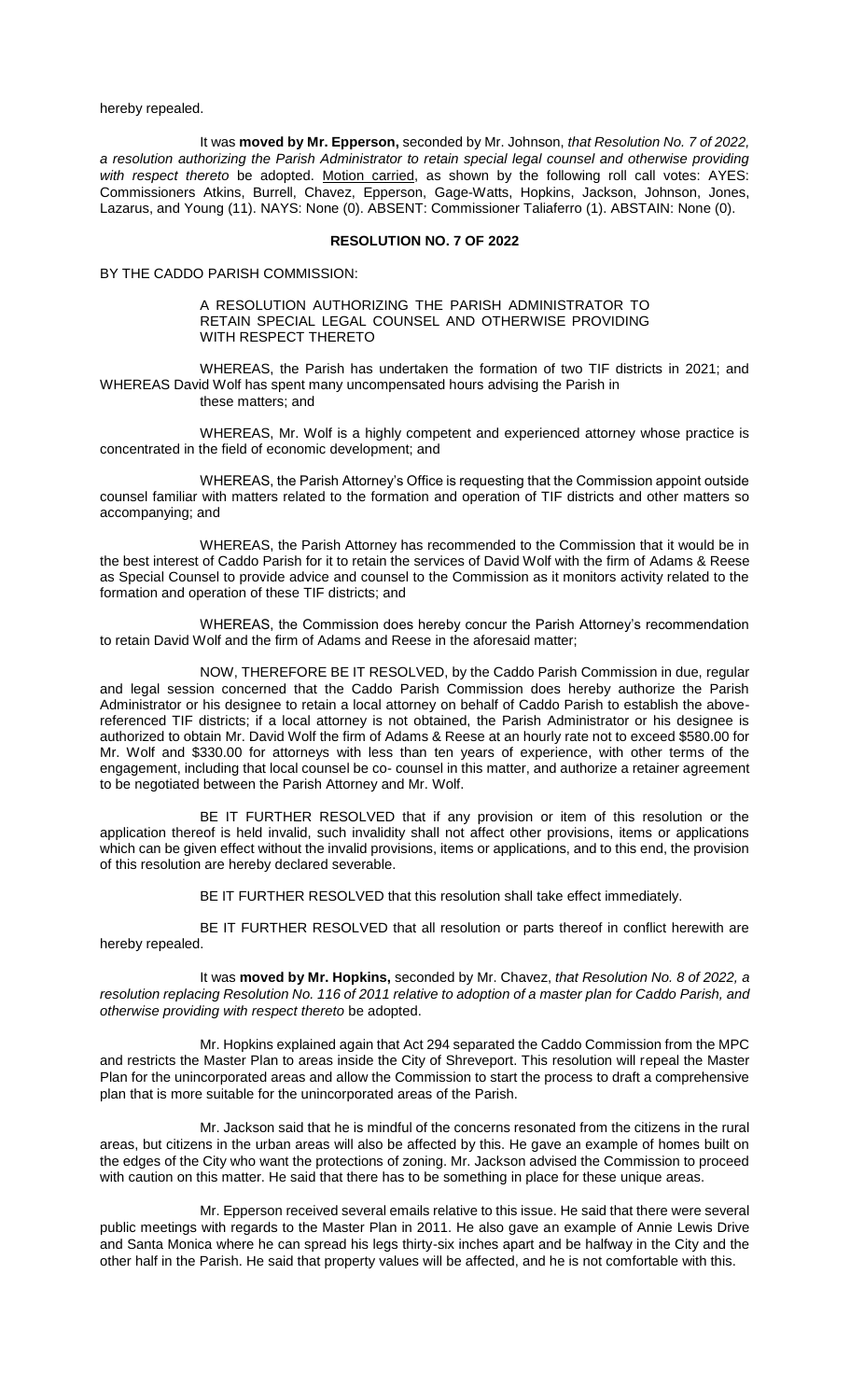Mr. Chavez wanted to know the reason for both the resolution and the ordinance. Attorney Bernstein explained that the Master Plan was adopted by both a resolution and ordinance. To completely sever the Parish from the Master Plan, the resolution and the ordinance will both need to be repealed.

Mr. Johnson pointed out that the Master Plan is for both Shreveport and Caddo. You cannot take Shreveport out of Caddo, he said. Mr. Johnson also stated that the Master Plan may need to be revised.

Mr. Burrell wants to know how this will affect the urban Commissioners if the Master Plan is eliminated. He said that it seems the problem is the UDC, and the MPC Director suggested setting up a rural UDC. I'm not clean on why we have to reinvent the wheel, just take what we have and modify it to fit the rural area, he said.

Mr. Hopkins explained that Act 294 states that the Master Plan is inside the City of Shreveport. He also said that the urban Commissioners will have representation in that aspect. Mr. Hopkins also explained that the needs for the rural area are different from the needs of the urban areas. He also said that the rural citizens wanted both the UDC and Master Plan eliminated.

Mr. Burrell reiterated that Director Clark presented the rural citizens with a modified version of the UDC that was more suitable for rural areas, but they did not want that either. Mr. Clark said that the MPC has studied the situations in the unincorporated areas of the Parish and determined that there is some blame with what the Caddo Parish Commission adopted and the MPC Board recommended. They have been working on a document that is more rural in character to amend the Caddo Parish Unified Development to reflect conditions that exist in the Parish. Mr. Clark also explained that the MPC has been in contact with planners all over the region with regards to rural codes and rural living. Rural codes and rural living is rural code and rural living regardless to where you are, he said. The Master Plan blends the connection between the City of Shreveport and the Parish of Caddo. This is crucial, he said, you should want development to be consistent and flow between the two boundaries.

Mr. Atkins pointed out that this issue deals with the Master Plan, not the UDC. He asked to stay germane to the discussion. Mr. Burrell said that the UDC is where the "heartburn came in".

**Substitute motion by Mrs. Gage-Watts,** seconded by Mr. Epperson, *that Resolution No. 8 of 2022, a resolution replacing Resolution No. 116 of 2011 relative to adoption of a master plan for Caddo Parish, and otherwise providing with respect thereto* be postponed.

Mrs. Gage-Watts said that there is still uncertainty on both sides of this issues. She asked that this be vetted further.

Mr. Hopkins asked that this be postponed to the February 3 Regular Session. Mrs. Gage-Watts agreed.

Mr. Jackson requested that Administration to get out into the Parish and hear the citizens' thoughts on repealing the Master Plan. He said that he has only heard from District 1 constituency, but would like to hear from the rest of the Parish.

It appears that this is not driven by your ordinary citizens, Mr. Epperson said, it is some kind of organization coming out spreading a lot of misinformation. He also said that he has not received a single complaint from his constituents with regards to this issue.

At this time, Mrs. Gage-Watts' motion carried, as shown by the following roll call votes: AYES: Commissioners Atkins, Burrell, Chavez, Epperson, Gage-Watts, Hopkins, Jackson, Johnson, Jones, Lazarus, and Young (11). NAYS: None (0). ABSENT: Commissioner Taliaferro (1). ABSTAIN: None (0).

### *NEW BUSINESS*

It was **moved by Mr. Jackson,** seconded by Mr. Jones, *to appoint Sgt. Gary Bailey to the Caddo Parish Animal Services Board (law enforcement representative) to fill the unexpired term of Dep.*  Jessica Anderson (term to expire January 1, 2026) be adopted. Motion carried, as shown by the following roll call votes: AYES: Commissioners Atkins, Burrell, Chavez, Epperson, Gage-Watts, Hopkins, Jackson, Johnson, Jones, Lazarus, and Young (11). NAYS: None (0). ABSENT: Commissioner Taliaferro (1). ABSTAIN: None (0).

The Commission then moved onto the next New Business item, *Discuss Camera Doorbell Crime Reduction Program for Caddo*. It was **moved by Mrs. Gage-Watts,** seconded by Mr. Johnson, *that*  this item be removed from the agenda. No vote needed since they are the authors of the discussion item.

## *ADMINISTRATION REPORT*

• Updated demographic information from Data Center

Dr. Wilson provided an updated demographic document showing all of the ethnicities in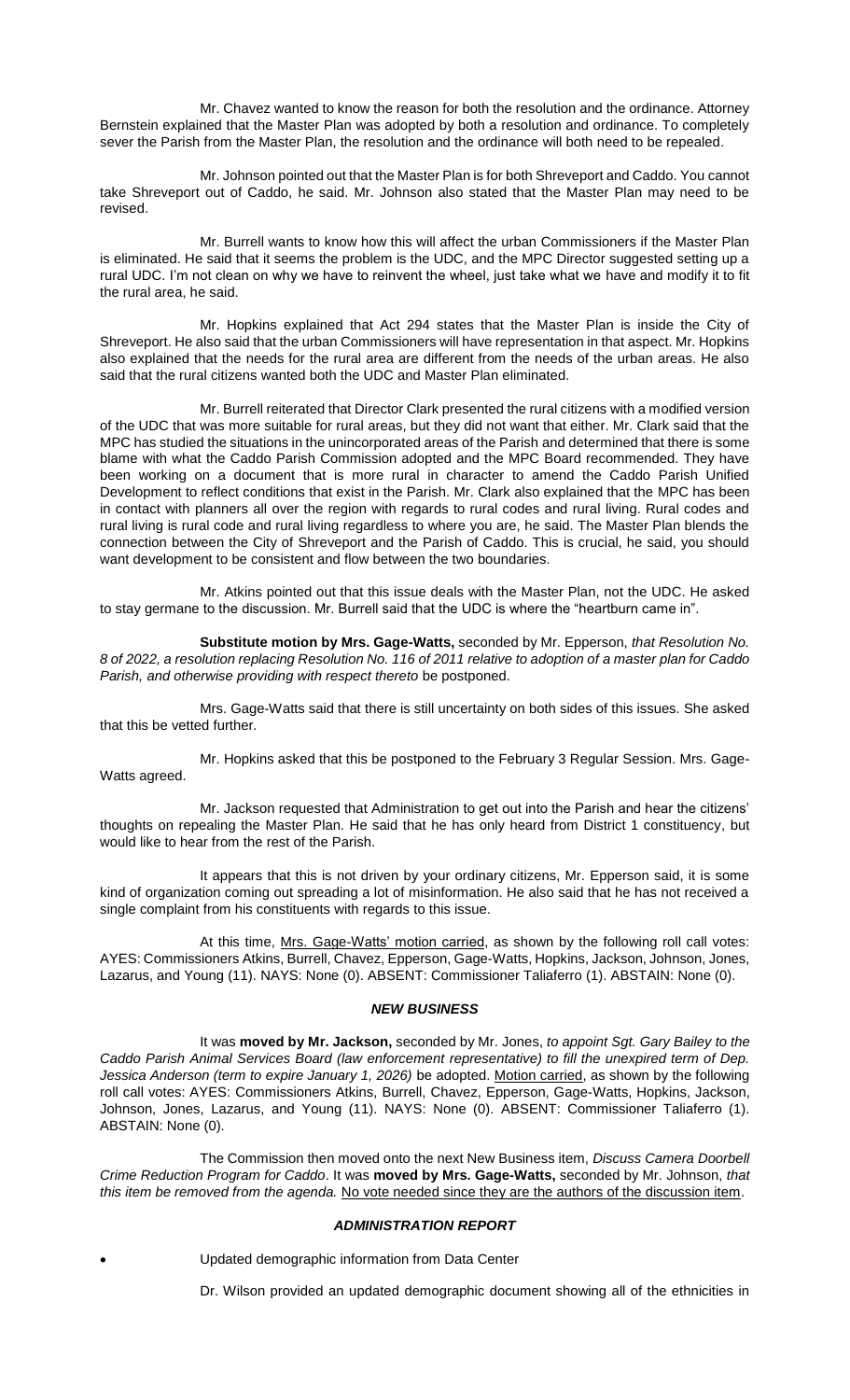Caddo Parish.

• Tim James, Inc.

Dr. Wilson said that the proposed roadway connecting 3132 to Bossier Parish is called the Red River Expressway. He introduced Attorney William Bradford to the Commission.

Attorney Bradford explained that they will be presenting at the Long Range Planning Committee tomorrow. Tim James, Inc. has proposed an eight-mile roadway that will traverse between Caddo Parish and Bossier Parish effectively connecting the end of 3132 at Flournoy Lucas to Hwy 171 in Bossier by Parkway. State law requires that the parishes enter into a cooperative endeavor agreement with the parishes that outline the ability of the developer to construct the roadway, maintain the roadway, and set and fix tolls. Attorney Bradford pointed out that the only place where a citizen would pay a toll is when they cross the bridge; the other parts of the roadway would be free for use. He said that the roadways would be new construction funded by private dollars, and it would connect two of the largest growing economic corridors in Caddo and Bossier Parish. The roadway is planned to be constructed by 2026. Bossier Parish has already given approval, and they are working with the City of Shreveport to secure some right-of-ways. They have met with several homeowner associations along the roadway, as well as the landowners. They provided options on how they would manage visual and noise pollution that would occur because of the roadway. Attorney Bradford also mentioned that they have the support from LADOTD and the Port. The cost of the project is between \$80M-\$100M, and is an investment by a private developer. Attorney Bradford also explained that they've reached a fifteen-year maintenance agreement to maintain the roadway, and the usable life of this would be well in excess of an ordinary roadway. They are not asking the Parish at this time to use any of its real dollars. Attorney Bradford also explained that this is the last step before they can go into development in earnest.

Tim James, Jr. also mentioned that the roadway they are asking the Parish to take in is roughly two miles.

Mr. Epperson wanted to know what prompted Tim James, Inc. to take on this project. Mr. James said they are headquartered in Alabama, and this is the family business. He also explained that his father built a successful private toll bridge in Alabama. They look all over the southeast for underserved infrastructure. He said that they discovered this project by studying maps.

Mr. Epperson requested that Administration provide maps of the proposed eight-mile stretch. Attorney Bradford said that he can forward updated maps to the Commissioners. Mr. Epperson also asked that the names of the property owners be listed on that map. Mr. Jackson also requested a copy of this map, as well as a copy of the cooperative endeavor agreement.

Mr. Jackson said that he would like to pursue Ford Street for the right-sizing program. He also explained that the traffic count for this street is 6,000 cars. He believes that there needs to be quality infrastructure throughout Caddo Parish. Mr. Jackson also pointed out that this road is named after Mr. Carl Pierson and was passed by the Caddo Parish Commission. He asked that the Clerk's Office provide that resolution to the Commissioners. Mr. Jackson also requested that a resolution be drafted to support Ford Street for the right-sizing program. Dr. Wilson acknowledged Mr. Jackson's request, but also mentioned that there are obstacles with Ford Street. He said that the issues they had with it four years ago still exist today. Dr. Wilson said that the utilities under the road need to be repaired first by the City of Shreveport.

Mr. Epperson requested that Mr. James email him at his caddo.org email address.

Mr. Atkins thanked Mr. James and Attorney Bradford for attending today's meeting and looks forward to working on this project.

• Emergency Rental Assistance Program

Dr. Wilson said that they were expecting to receive information regarding the program yesterday, but have yet to receive it.

## *COMMUNIQUES AND COMMITTEE REPORTS*

• Mr. Hopkins said that in 2020, a proposed business moved to the Hwy 2 and I-49 interchange. At that time, there was a request to look at options to finance it. One of the ideas was a TIF district. Mr. Hopkins felt it was a good idea to put all of the I-49 interchanges from Hwy 173 North to the Arkansas line in this TIF. Since then, property owners have contacted him stating that they do not want to be a part of the TIF. He said that there were concerns regarding property taxes. Mr. Hopkins said that he will be bringing down that TIF district to include only the property that the proposed business is looking at and any other property related to that interchange.

• Mrs. Gage-Watts thanked the members of the Citizens Advisory Committee for Juvenile Services.